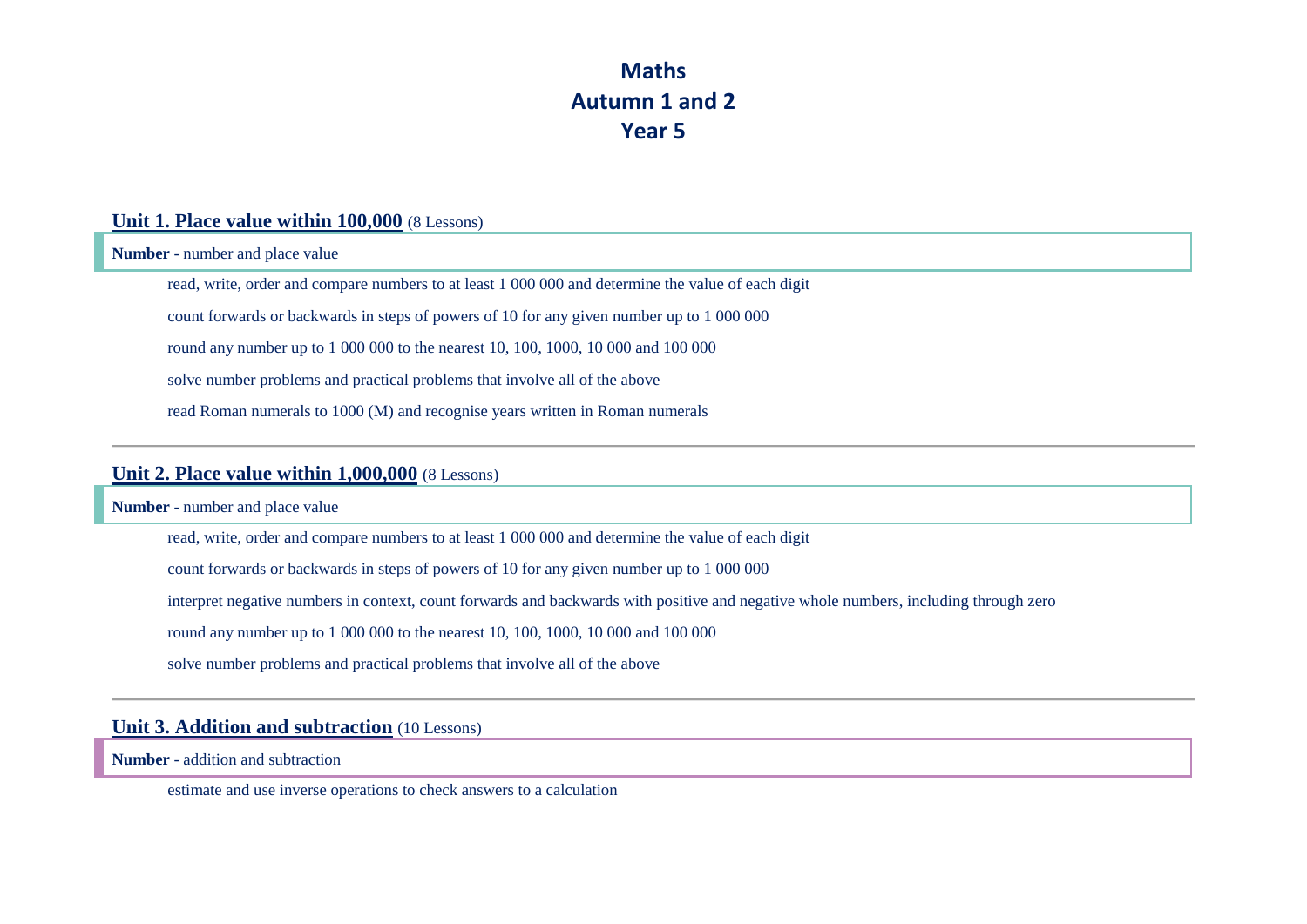## **Maths Autumn 1 and 2 Year 5**

add and subtract whole numbers with more than 4 digits, including using formal written methods (columnar addition and subtraction)

add and subtract numbers mentally with increasingly large numbers

use rounding to check answers to calculations and determine, in the context of a problem, levels of accuracy

solve addition and subtraction multi-step problems in contexts, deciding which operations and methods to use and why

### **Unit 4. Graphs and tables** (5 Lessons)

#### **Statistics**

solve comparison, sum and difference problems using information presented in a line graph

complete, read and interpret information in tables, including timetables

## **Unit 5. Multiplication and division (1)** (10 Lessons)

**Number** - multiplication and division

identify multiples and factors, including finding all factor pairs of a number, and common factors of two numbers

know and use the vocabulary of prime numbers, prime factors and composite (non-prime) numbers

establish whether a number up to 100 is prime and recall prime numbers up to 19

multiply and divide whole numbers and those involving decimals by 10, 100 and 1000

recognise and use square numbers and cube numbers, and the notation for squared  $(2)$  and cubed  $(3)$ 

solve problems involving multiplication and division including using their knowledge of factors and multiples, squares and cubes

solve problems involving multiplication and division, including scaling by simple fractions and problems involving simple rates